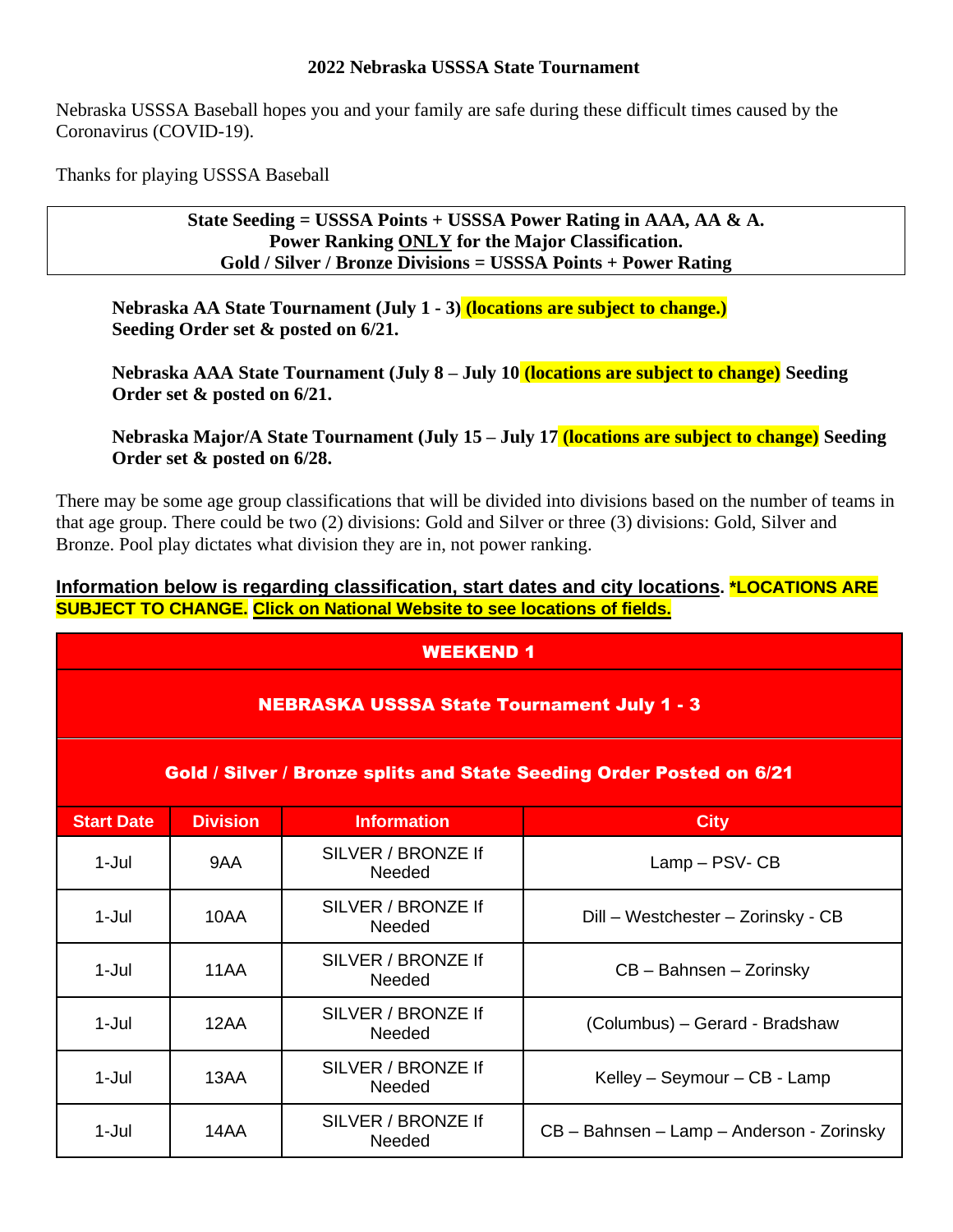# WEEKEND 2

# NEBRASKA USSSA State Tournament July 8 - July 10

| <b>Gold / Silver / Bronze splits and State Seeding Order Posted on 6/21</b> |                 |                           |                                                    |  |  |  |
|-----------------------------------------------------------------------------|-----------------|---------------------------|----------------------------------------------------|--|--|--|
| <b>Tentative</b><br><b>Start Date</b>                                       | <b>Division</b> | <b>Information</b>        | <b>City</b>                                        |  |  |  |
| 8-Jul                                                                       | 8AAA            | SILVER / BRONZE if Needed | Lamp - Dill - Westchester                          |  |  |  |
| 8-Jul                                                                       | 9AAA            | SILVER / BRONZE if Needed | Zorinsky – CB                                      |  |  |  |
| 8-Jul                                                                       | 10AAA           | SILVER / BRONZE if Needed | CB - Zorinsky                                      |  |  |  |
| 8-Jul                                                                       | 11AAA           | SILVER / BRONZE if Needed | (Columbus) - Gerrard                               |  |  |  |
| 8-Jul                                                                       | 12AAA           | SILVER / BRONZE if Needed | Kelley – Zorinsky - CB                             |  |  |  |
| 8-Jul                                                                       | 13AAA           | SILVER / BRONZE if Needed | CB - Bahnsen - Lamp - Seymour                      |  |  |  |
| 8-Jul                                                                       | 14AAA           | SILVER / BRONZE if Needed | CB – Lamp – Anderson – Zorinsky – Bowling<br>Green |  |  |  |